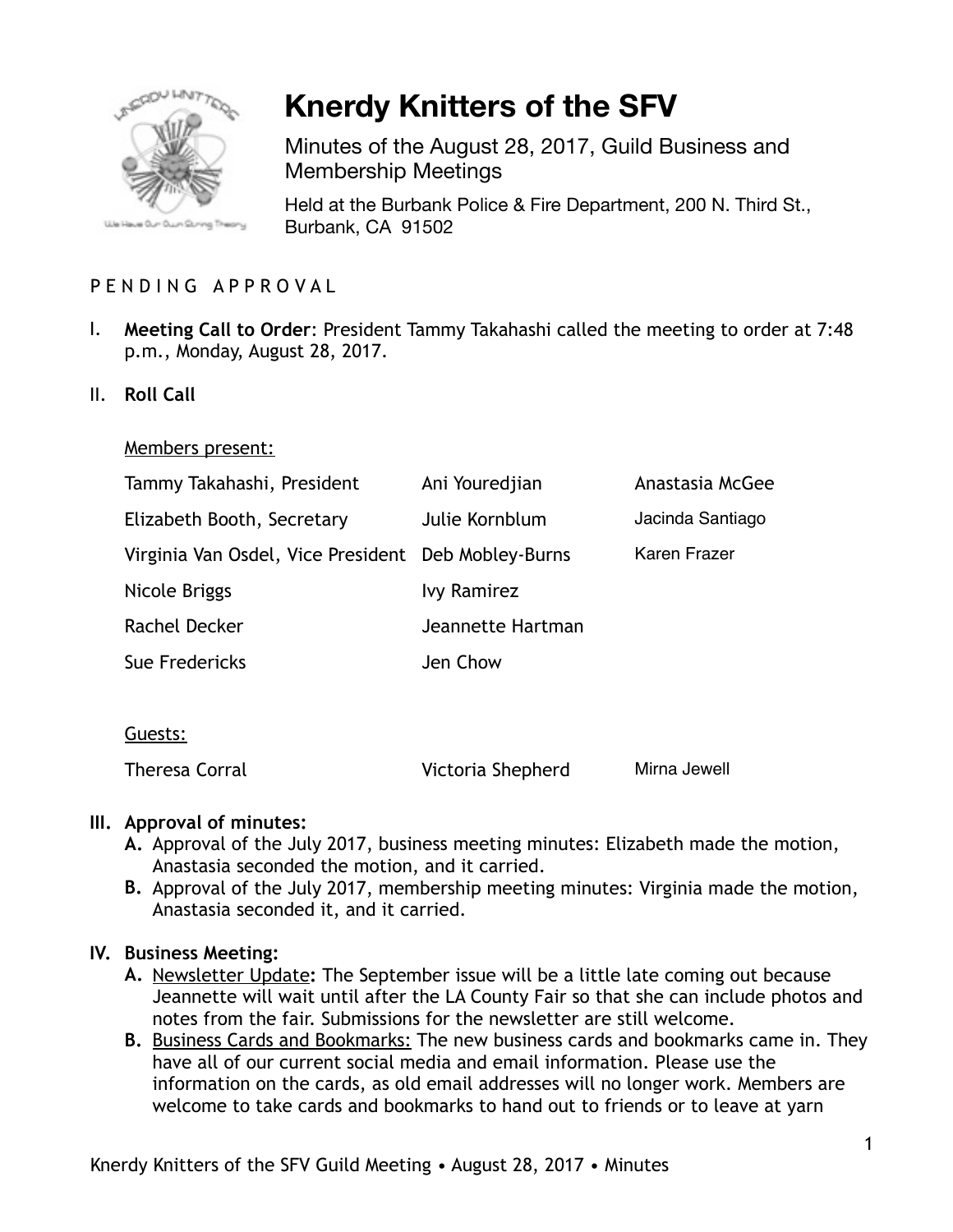shops. The Guild is looking for relationships with yarn shops. Tammy will not have the boxes of cards and bookmarks at all events, but she will bring them to Guild meetings.

#### **V. Membership Meeting: A. Events and Projects**

- 1. Charity Projects: Rachel will be collected all the knitted knockers in November so they can be mailed in early December. Feel free to work on them on the bonus knit night coming up on September 7 at GuildHall in Burbank. (See more information below.) You MUST send yarn labels with each completed set of knitted knockers. Knerdy Knitters is registered on the Knitted Knockers website as one of the groups officially making things for the organization this year, and Creative U yarn shop has a Knitted Knockers section in their store with acceptable yarns. All events are posted on Meetup, and non-members are welcome to help.
- 2. Knit- and Crochet-Along: The patterns will not go on the Ravelry group until the end of the year, but the September/October updates will be going up on the Knerdy Knitters website very soon. All patterns are adaptable to different-sized projects.
- 3. Fandom Challenge: This is a competition for members. Participating members are asked to make a project in 2017 to represent whatever they are a fan of. Enter as many times as you want, but only one prize per person. Anastasia asked for a committee of 3-4 people to help organize the competition and prizes. Jacinda and Virginia volunteered.
- 4. L.A. County Fair volunteers: There is still one spot left on September 17. Tammy handed out all the other tickets and parking passes. Please note there is no food or drink allowed where you are volunteering. Knerdy Knitters is listed as a volunteer group on the public LA County Fair calendar. Deadline to submit entry forms is in May, and the advantage to doing it through the Guild is that all submissions get dropped off and picked up at the same time.
- 5. Sept. 7 fiber night at GuildHall: GuildHall is a board game bar. Anyone is welcome to attend from 7-9 pm to work on projects and play games. Rachel suggested this as a good night to work on knitted knockers. The owner is welcoming of our group, the lighting is good, and the back room can fit 20 or so people.
- 6. Holiday Party: The Holiday Party (Dec. 2) location has been narrowed down to Pickwick Gardens as first choice, with Pinocchio as a backup. Tammy will get in touch with Pickwick to get it booked. It will be \$34 per person, has good lighting and free parking. It is a blank canvas, so Sue may do some decorations and Julie may do some yarn bombing. Jen volunteered her services to do graphics, and Tammy and Sarah always do the raffle items. Everyone is welcome to make a holiday ornament to hang.

## **B. Show and Tell:**